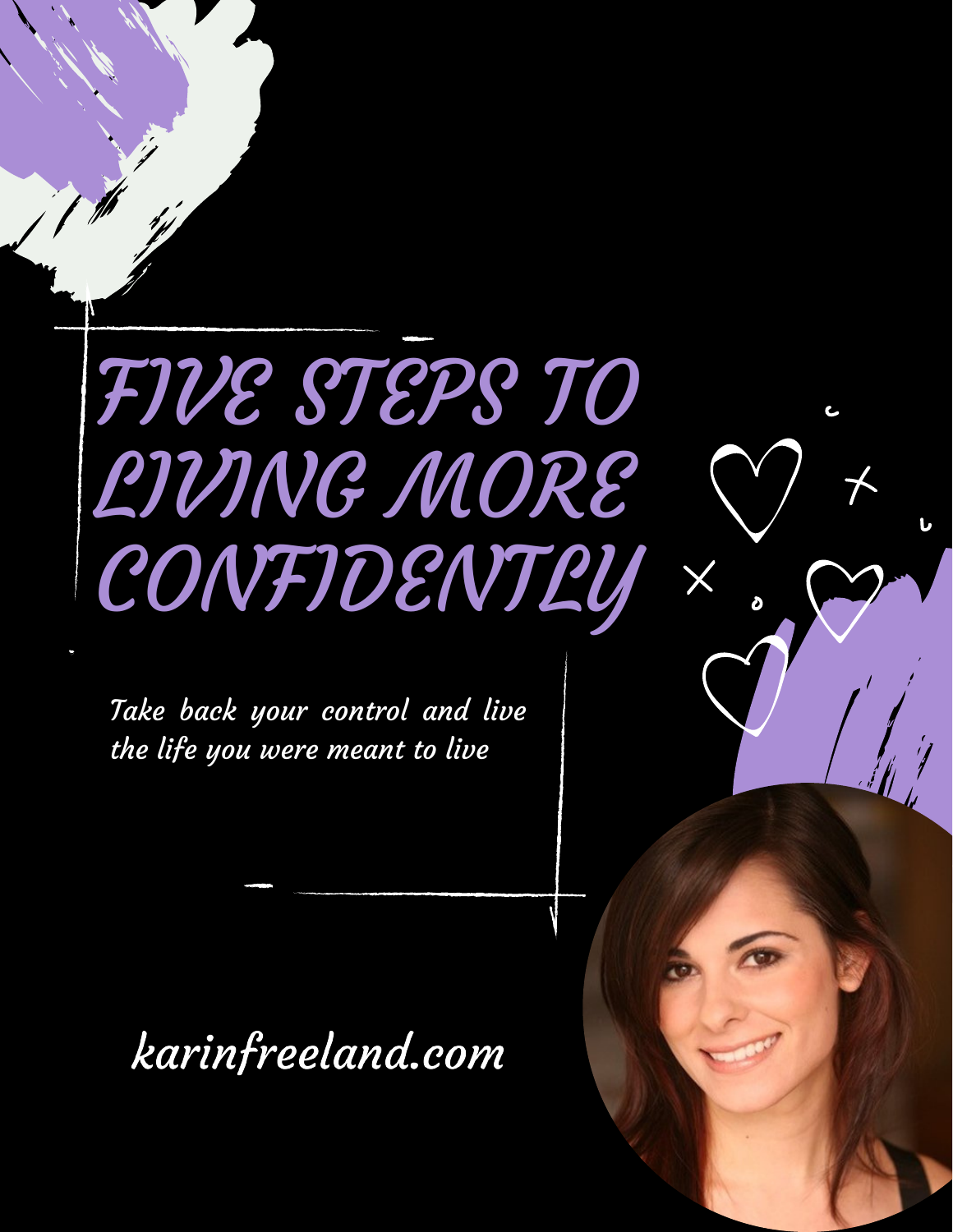



- o n e -

## OWN IT

Recognize that you are right where you are supposed to be. No one gains experience over night. It takes time to feel really confident at anything - whether it's a new job, raising your first child, or a new hobby. By owning your current capabilities, you'll take the pressure off yourself to be a pro on day one!



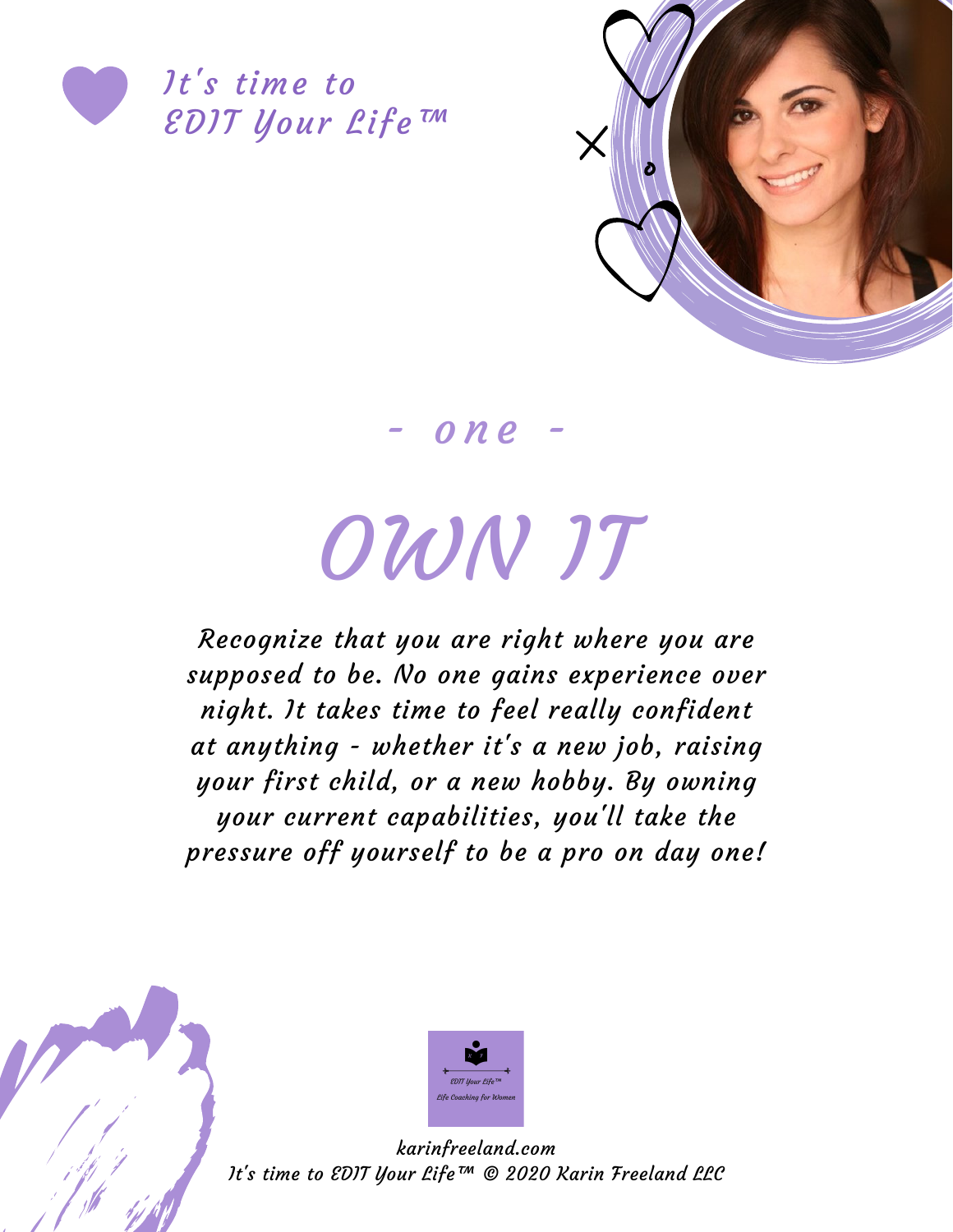-  $t$   $\omega$   $o$ 

FACE YOUR FEAR

ے

 $\delta$ 

The thing about fear is, it only has power if we let it have power. Avoiding fear or lying to ourselves won't make the situation any better. When we acknowledge our fears and choose to name them, we instantly make them less powerful. Be honest with yourself about what truly scares you.



MAKE A PLAN

Once you know your fears, it's time to make a game plan to address them. Identify the areas that you need the most support in and find resources that can help you. It might require you to take a class or find a mentor. It's unlikely you're the first to ever face this challenge so there should be plenty of resources available.

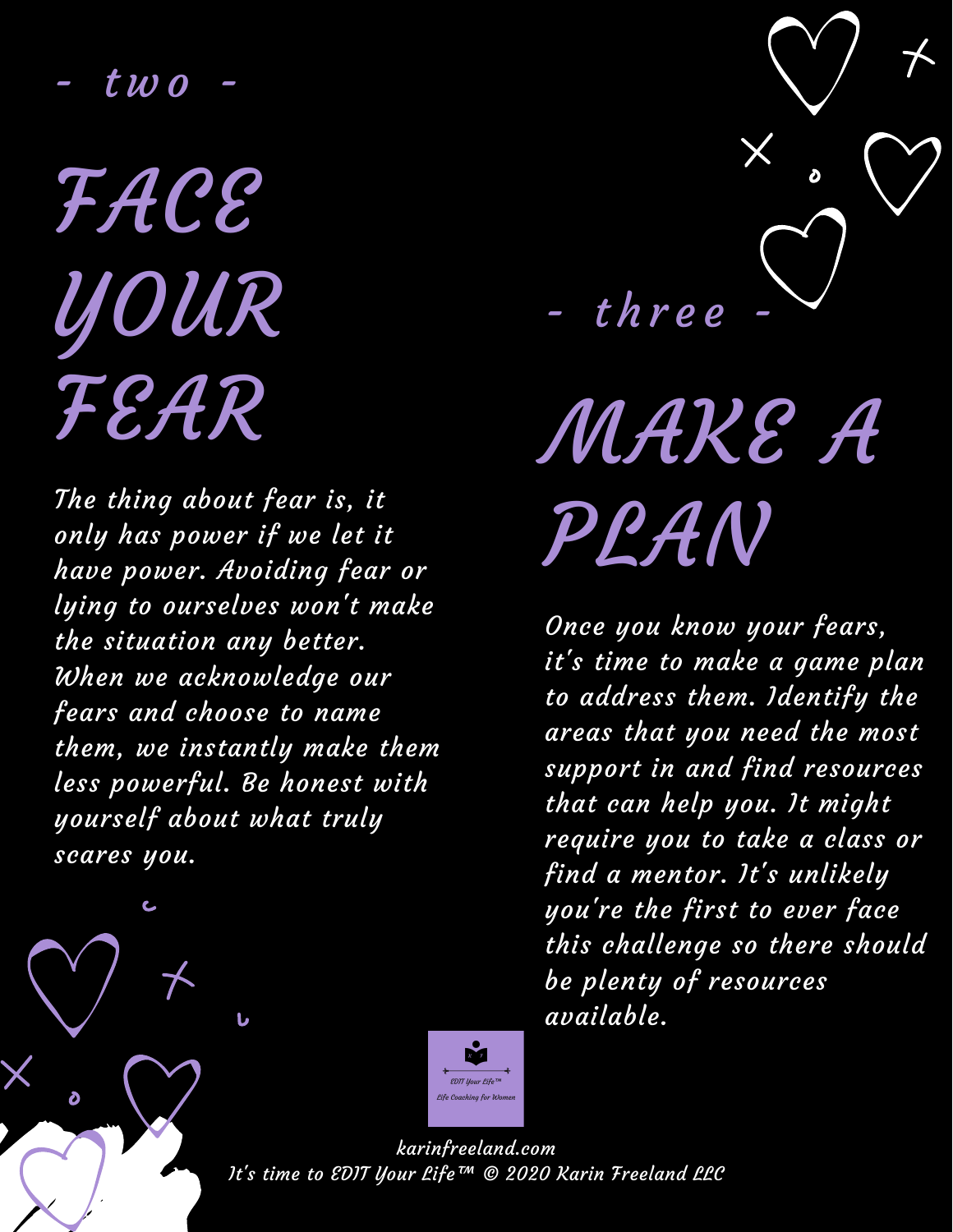



 $-$  four  $-$ 

## FAKE IT

It's the one area of life where I say, it's okay to FAKE IT! Imagine you're a character in a movie. How would they handle the situation? What would they say or do? Then try it on for size. Act as if you know what you're doing. Before long, you won't be acting - you will have grown into the role.